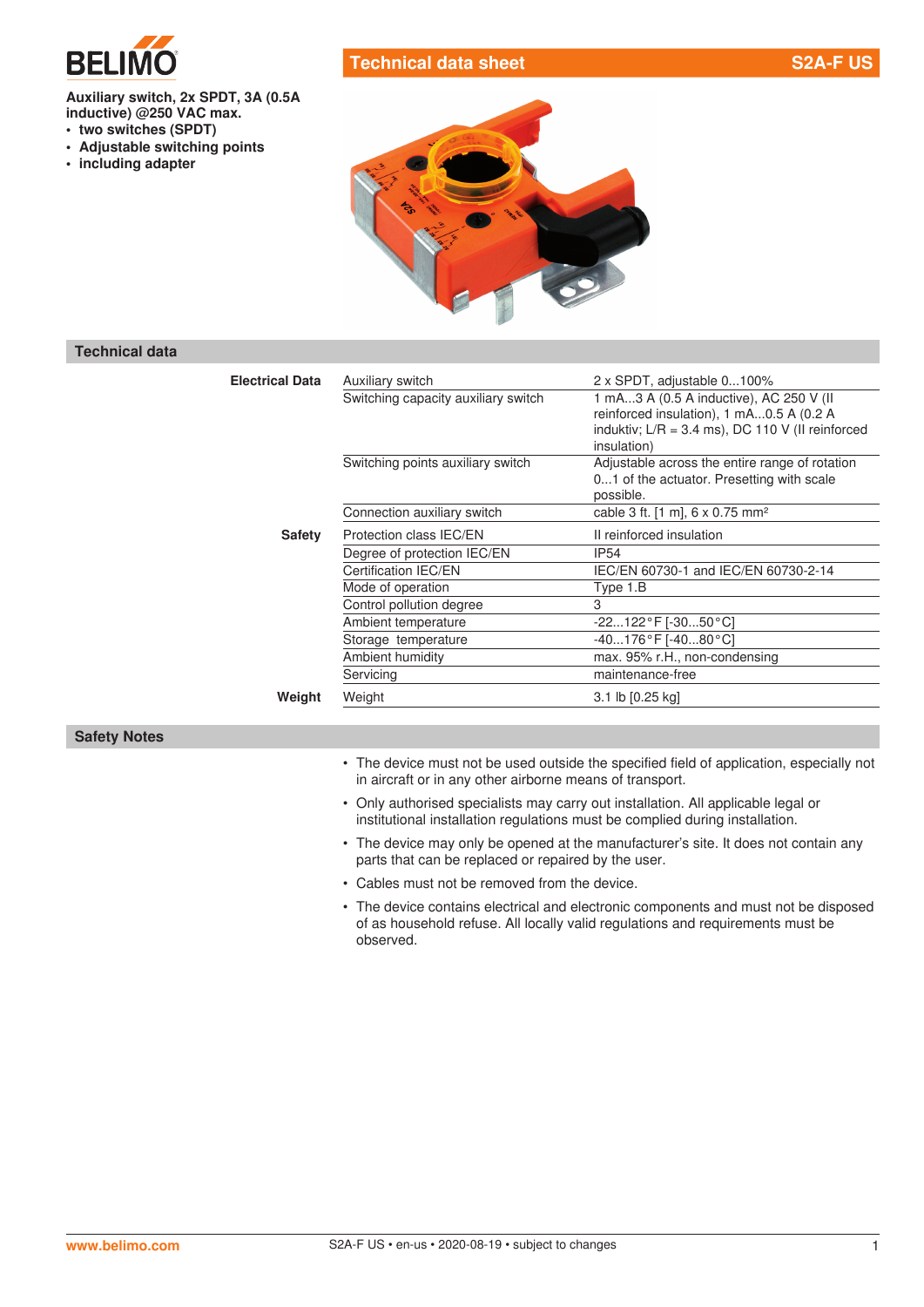

| <b>Product features</b> |                                                                                                                                                                                                                                                                                                 |  |
|-------------------------|-------------------------------------------------------------------------------------------------------------------------------------------------------------------------------------------------------------------------------------------------------------------------------------------------|--|
| Mode of operation       | A carrier plate uses adaption to make a positive fit on the spring-return actuator and<br>transfers the rotary movement directly to the feedback potentiometer.<br>Switching points can be freely selected with an adjustment dial. The current switch<br>position can be read off at any time. |  |
| Application             | The auxiliary switch unit is used for signaling the position or for exercising switching<br>functions in any given angle setting.                                                                                                                                                               |  |
| Simple direct mounting  | The auxiliary switch unit is connected directly by means of adaption with the hollow<br>shaft (LF, NFA, SFA) of the actuator. Once it is mounted, the unit is screwed to<br>the actuator.<br>The shaft clamps mounted on the bottom side.                                                       |  |

# **Electrical installation**

# **Wiring diagrams**



# **Cable colors:**

- S1 = violet
- S2 = red
- S3 = white S4 = orange
- $S5 = pink$
- $S6 = 0$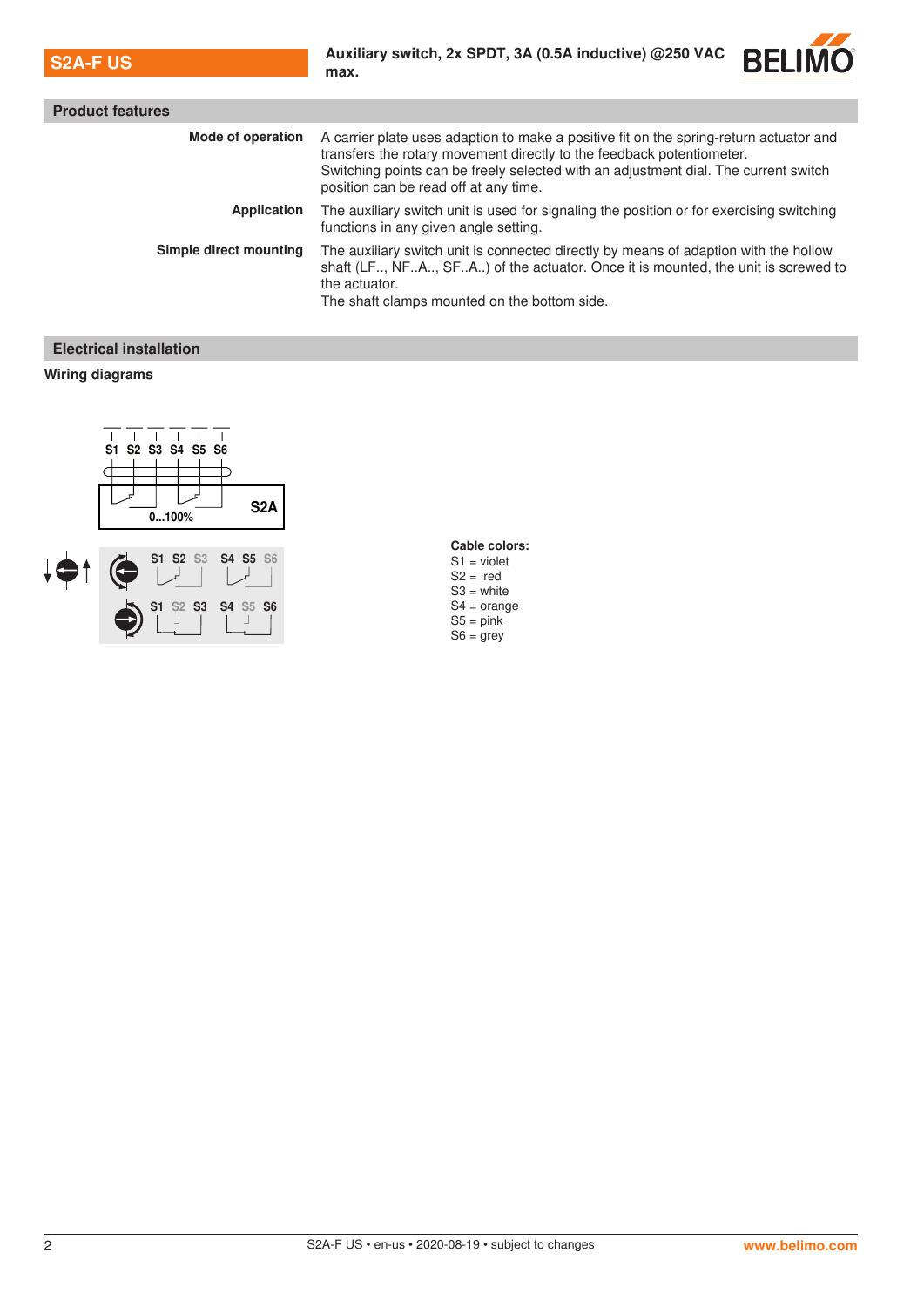

## **Operating controls and indicators**



# Note: Perform settings on the auxiliary switch only in deenergised state.

### **Manual override control**

Turn the hand crank until the desired switching position is set.

#### **Fasten the locking device**

Turn the locking switch to the «Locked padlock» symbol.

#### **3** Auxiliary switch 1

Turn rotary knob until the arrow points to the vertical line. The arrow direction always indicates the switching position (S1-S2 or S1-S3).

If the auxiliary switch should switch in the opposite direction, rotate the auxiliary switch rotary knob by 180°. Alternatively the switching position can be checked with a continuity tester on the cable of the auxiliary switch.

#### Unlock the locking device

Turn the locking switch to the «Unlocked padlock» symbol or unlock with the hand crank.

#### **5** Auxiliary switch 2

Same procedure as for auxiliary switch 1 (step  $\bigcirc$  to  $\bigcirc$ ).



Note: Perform settings on the auxiliary switch only in deenergised state.

## **Manual adjusting**

Connect the actuator and move it into the desired position.

#### 2 Auxiliary switch 1

Turn rotary knob until the arrow points to the vertical line.

The arrow direction always indicates the switching position (S1-S2 or S1-S3). If the auxiliary switch should switch in the opposite direction, rotate the auxiliary switch rotary knob by 180°. Alternatively the switching position can be checked with a continuity tester on the cable of the auxiliary switch.

## **3** Auxiliary switch 2

Turn rotary knob until the arrow points to the vertical line.

Turn the spindle clamp  $\bigcirc$  and consider the arrow direction of the auxiliary switch rotary knob at the same time.

The arrow direction always indicates the switching position (S1-S2 or S1-S3).

If the auxiliary switch should switch in the opposite direction, rotate the auxiliary switch rotary knob by 180°. Alternatively the switching position can be checked with a continuity tester on the cable of the auxiliary switch.

# Release (or disengage) button  $\bigcirc$ .

# 4 Auxiliary switch - 2

Same procedure as for auxiliary switch 1 (step  $\bigcirc$  to  $\bigcirc$ ).